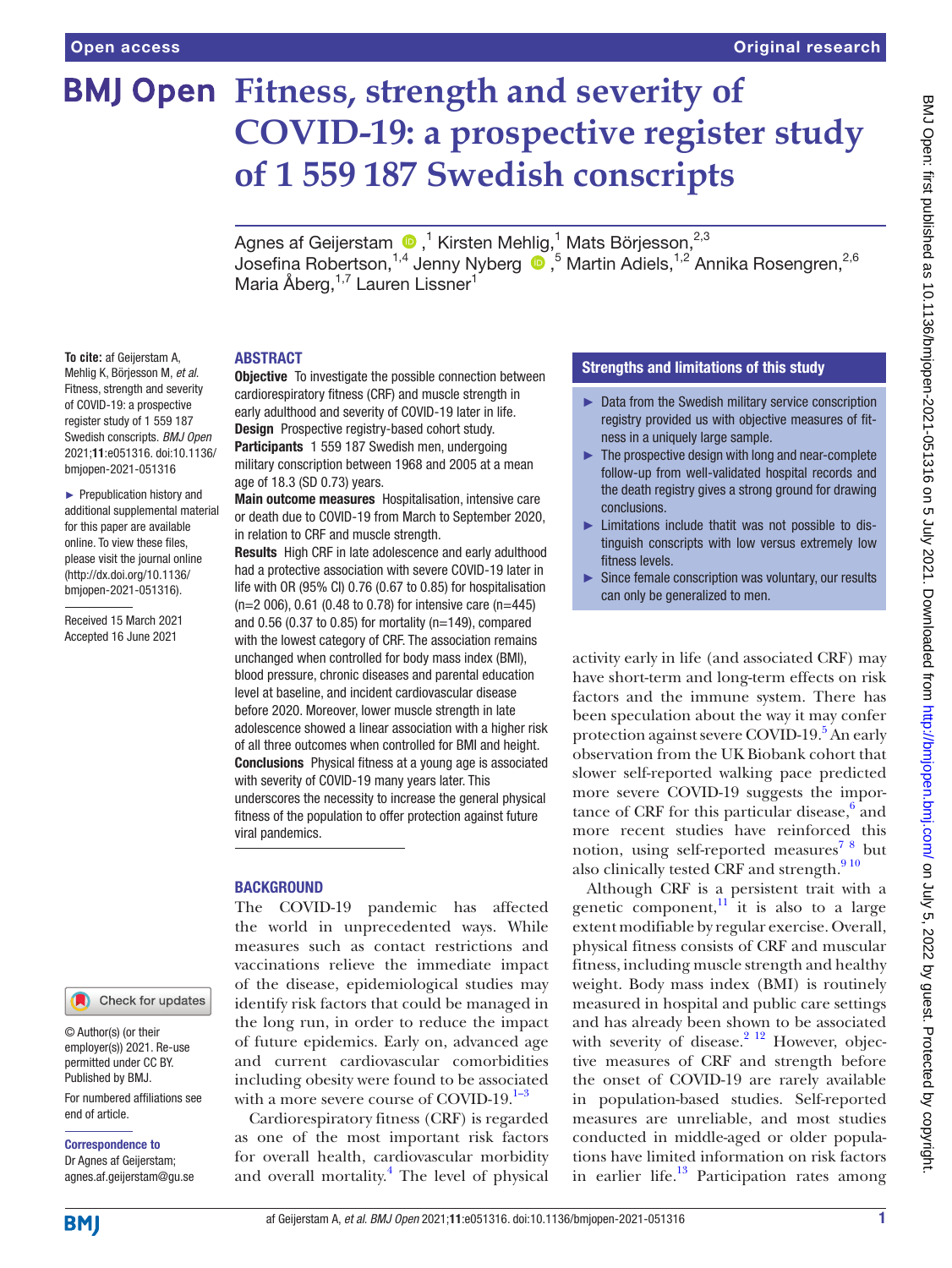young men in population-based studies also tend to be  $low.<sup>14</sup>$  $low.<sup>14</sup>$  $low.<sup>14</sup>$ 

Swedish military service conscription registry contains detailed and high-quality information about CRF and strength in a uniquely large sample of young men. In contrast to many population-based surveys, the participation rates until the early 2000s suggested highly generalisable results. Combined with measured data on BMI and other potential confounding factors in early adulthood, linkage data from nationwide disease registries enable a life course perspective on the role of physical fitness as a potentially mitigating factor for severe COVID-19 that is presently lacking in the literature.

# METHODS

### Study design

This prospective cohort study is based on data from the Swedish military service conscription registry, the Longitudinal integration database for health insurance and labour market studies (LISA), and the Swedish national hospital, intensive care and cause of death registries (for description in detail, see Åberg *et al*).[15](#page-7-2) Fitness data were collected in early adulthood, in relation to incidence data on COVID-19 retrieved in September 2020, after the first wave of the pandemic in Sweden.

#### Patient and public involvement statement

As this is a registry-based study, there has been no patient or public involvement.

#### Population studied

The Swedish military service conscription registry contains information about 1 949 891 Swedish individuals who enlisted for military service between late 1968 and 2005 giving between 15 and 52 years of follow-up until the outbreak of COVID-19. During that time, Swedish law required all male citizens to enlist, except for those in prison or those with severe chronic somatic or psychiatric conditions or functional disabilities (approximately 2%–3% annually). Due to a shift to voluntary recruitment in 2005, the data in later years is no longer considered representative. The standardised protocol included measurements of weight and height, blood pressure, muscular strength and CRF. The registry also includes prior medical diagnoses. The examinations took place over 2 days in six conscription centres across Sweden.

#### Main independent variables CRF score

To evaluate CRF, the subjects performed a cycle ergometric test where the work rate was successively increased until limited by exhaustion. Based on the final work rate, a nine-level score derived by the National Service Administration in Sweden<sup>16</sup> served as a standardised measure of CRF. These scores were validated in relation to different tasks the conscripts were expected to manage during their time in the military (cross-country running with a

heavy backpack and heavy lifting).<sup>16</sup> Over the decades, there have been some changes in the conscription examination protocols, and raw data were not available for all conscripts.[17](#page-7-4) However, the CRF scores matching certain military requirements were assigned during all recruitment years and can be assumed to be comparable across years.<sup>11</sup> For this study, the scores were collapsed into three categories describing low,<sup>1-5</sup> medium<sup>67</sup> and high<sup>89</sup> CRF. The asymmetrical assignment of CRF scores was prompted by the fact that the fitness data in the lowest categories were omitted from the registry after 1999.<sup>[15](#page-7-2)</sup>

#### Muscle strength score

Isometric muscle strength in units of newton was assessed as a weighted sum of knee extension (weight 1.3), elbow flexion (weight 0.8) and handgrip (weight 1.7). As the methods for measuring muscle strength did not change over the years and both the weighted values and assigned strength scores were available in the registry until 1996, it was possible to examine strength as a continuous variable.<sup>16</sup>

## OTHER COVARIATES BMI, height and weight status

Weight and height were measured by standard anthropometric measurement techniques, and continuous BMI values  $(kg/m^2)$  were calculated and also divided into categories of underweight (BMI<18.5), normal weight (BMI 18.5–24.9), overweight (BMI 25.0–29.9), obesity (BMI 30–34.9) and obesity class 2 (BMI≥35).<sup>[18](#page-7-5)</sup> For those aged 15–17 years at conscription, weight status categories were adjusted based on age-specific and sex-specific BMI z-scores, according to the WHO recommended child-hood BMI cutoffs.<sup>[19](#page-7-6)</sup> In addition, height was included as a covariate, given its positive association with muscular strength.

#### Blood pressure

High blood pressure in early adulthood was used as an indicator of predisposition to later hypertension and other cardiovascular diseases (CVDs).<sup>[6](#page-6-3)</sup> Systolic and diastolic blood pressure was measured according to a standardised protocol after 5–10 min of rest in the supine position. In this study, values were then categorised into five subgroups (optimal blood pressure (systolic blood pressure <120 mm Hg and diastolic blood pressure <80 mm Hg), normal blood pressure (120–129 and 80–84 mm Hg), high normal blood pressure (130–139 and 85–89 mm Hg), grade 1 hypertension (140–159 and 90–99 mm Hg) and grade 2 hypertension ( $\geq 160$  and  $\geq 100$  mm Hg) based on the [20](#page-7-7)18 European guidelines.<sup>20</sup>

#### Chronic disease at baseline

To assess the specific effect of physical fitness, we controlled for morbidity at baseline, using International Classification of Diseases (ICD) codes for respiratory disease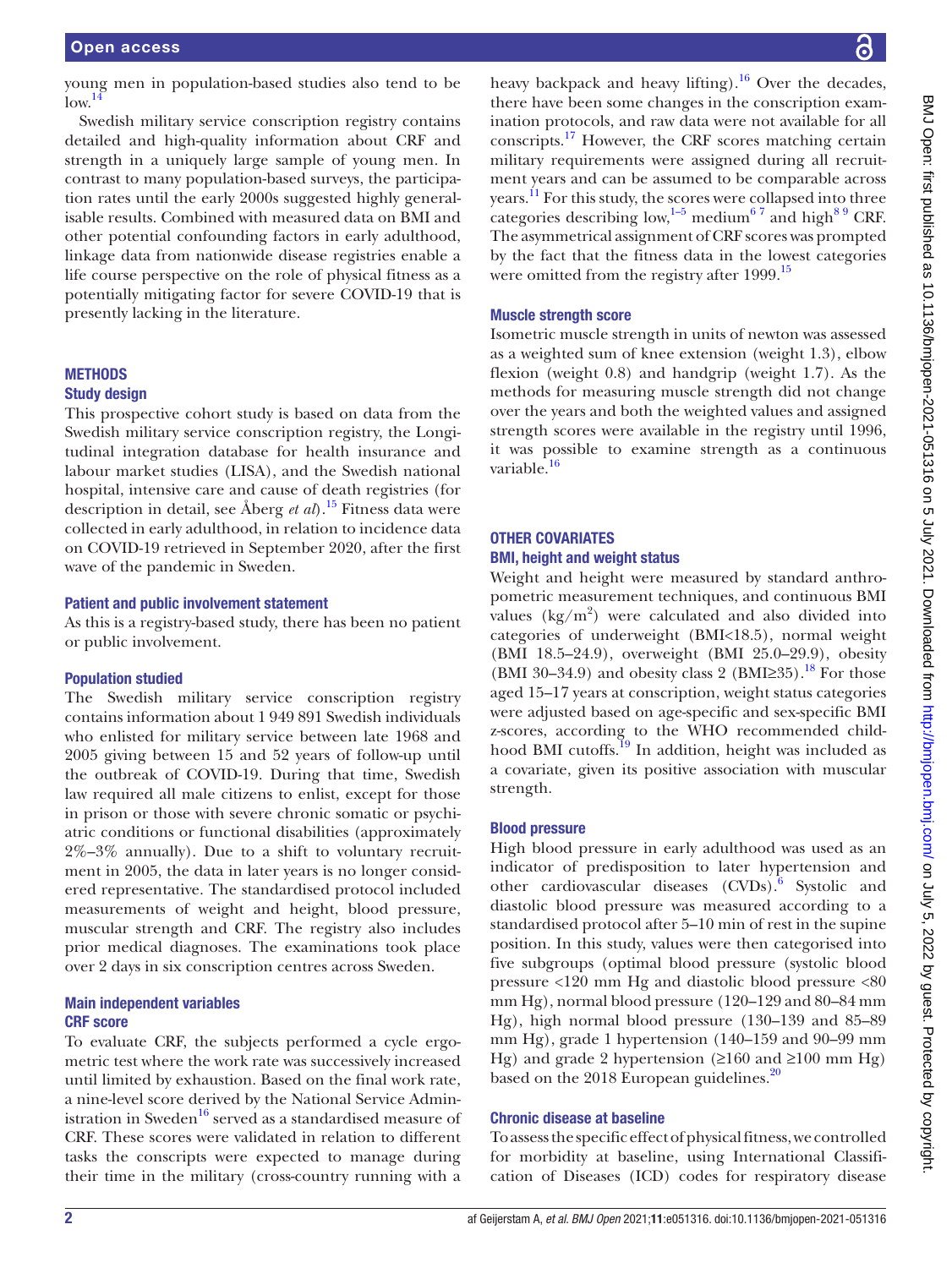

<span id="page-2-0"></span>Figure 1 Construction of analytic sample. BMI, body mass index; CRF, cardiorespiratory fitness.

(J00-J99), CVD (I00-I99), diabetes (E10-14), kidney disease (N00-N29) and malignant cancers (C00-C97).

#### Parental education

Parental education was considered a proxy for socioeconomic position of the family of origin. Using data from the LISA registry, parental education was based on the highest of maternal and paternal education and divided into three categories with low education (up to 9 years), medium education (high school diploma with ≤2 years at university) and high ( $\geq$ 3 years at university).<sup>[17](#page-7-4)</sup>

#### Analytic samples and subsamples

[Figure](#page-2-0) 1 describes the construction of the analytic sample. Among 1 949 891 individuals examined for conscription between 1968 and 2005, the following exclusions were made: those with ambiguous identification numbers or without known place or year of conscription, those dying or emigrating without return before 2020 and all female conscripts, leaving 1 737 217 observations. Because of the aim of relating fitness measured in adolescence and early adulthood to disease severity later in life, individuals with age at conscription outside the interval of 15–30 years were excluded. Since BMI was an important confounder for the association between fitness and disease, the sample was further restricted excluding all men with missing or implausible BMI values (range for inclusion set between 15 and 60). Among the remaining 1 559 187 men, 1 143 670 had values for CRF and 1 161 914 had registered values for the continuous measure of muscle strength.

#### Outcome parameters: hospitalisation and/or death due to COVID-19

Using the Swedish personal identification number, the full sample was linked to the national hospital, the intensive care and the cause of death registries. From these, all cases between March and September 2020 with a main diagnosis of ICD U071 for test verified infection with

SARS-CoV-2 and U072 for clinically diagnosed COVID-19, or deaths with U071 or U072 as an underlying cause of death were identified.

Records with U071 or U072 as a secondary diagnosis were counted as cases if the main diagnosis was clinically related to COVID-19 (full list in [online supplemental](https://dx.doi.org/10.1136/bmjopen-2021-051316)  [table S1](https://dx.doi.org/10.1136/bmjopen-2021-051316)). This resulted in a reduction of total cases from 2957 to 2635.

All cases were considered as severe COVID-19 since they required hospital care. Furthermore, patients were categorised into three groups with increasing severity:

- ► Hospitalisation due to COVID-19: n=2594.
- Intensive care due to COVID-19: n=559.
- Deaths due to COVID-19: n=184.

Register data based on Swedish hospital records have high validity. $^{21}$  As the healthcare system was stressed during 2020 but never overloaded, it is unlikely that a significant number of potential hospital patients with COVID-19 were not admitted or included in the records.

#### STATISTICAL ANALYSIS

The main independent variable, CRF, was analysed in terms of three categories describing low, medium and high values of exposure. Logistic regression was used to calculate the odds for COVID-19 outcome by this exposure category, adjusted for regional examination centre, age at and year of conscription, as well as linear, quadratic and cubic terms of BMI, height, parental education, chronic disease and blood pressure at examination. Due to the rarity of events, in particular deaths from COVID-19, we used a penalised likelihood estimation (Firth method) to reduce possible small sample bias in maximum likelihood estimation.<sup>22</sup>

Effect modification was investigated by including product terms between the main exposure (CRF categories) and other categorical predictors into the model,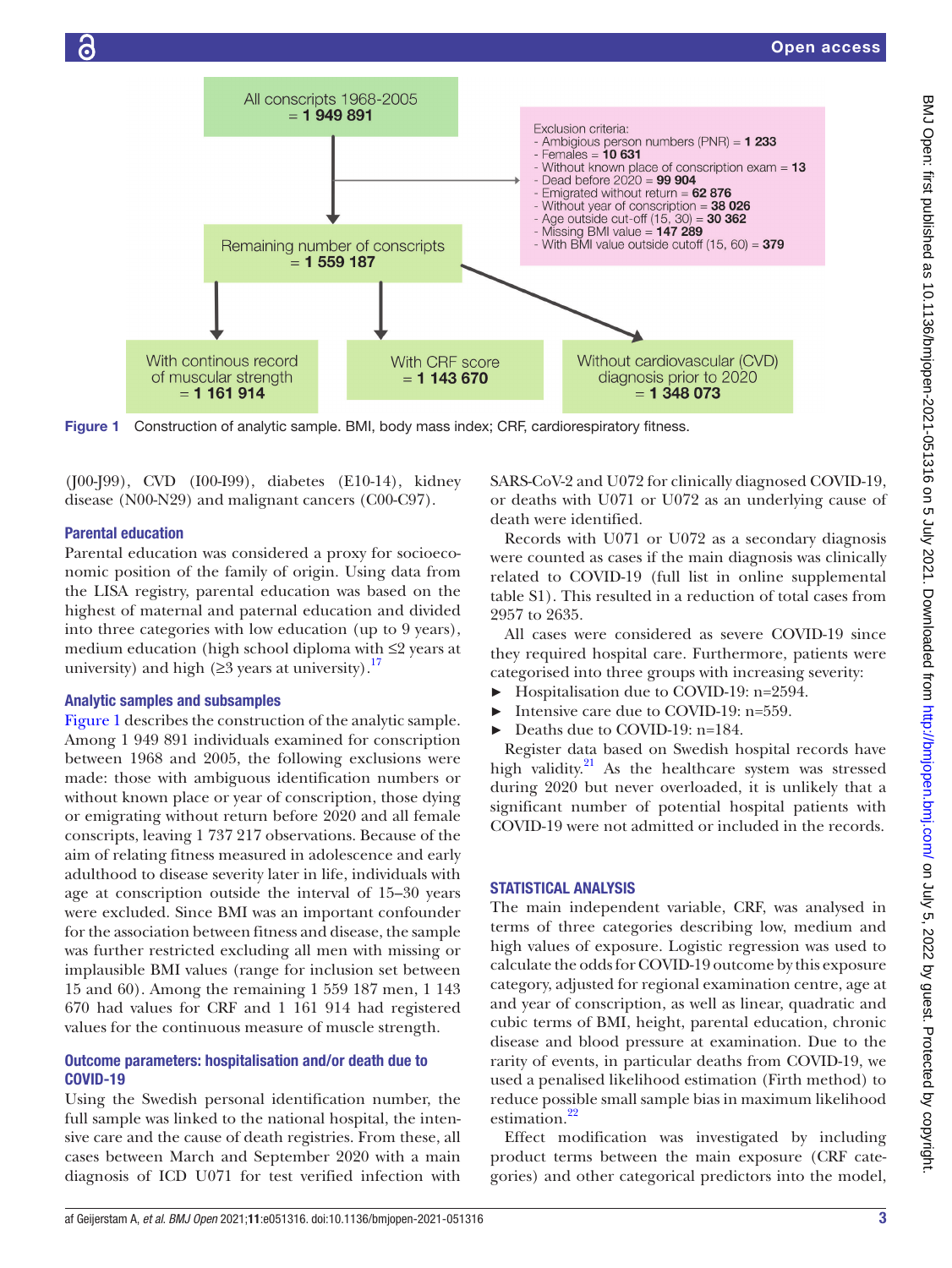overweight status (BMI  $\geq$ 25 kg/m<sup>2</sup>), parental education, blood pressure category and current age dichotomised at median value (52 years). For each interaction analysis, the p value from an F-test comparing a model with and without interactions was assessed. Results were given in terms of ORs and 95% CIs. Muscle strength in units of newton (N) was standardised to zero mean and unit SD, and results were given in terms of OR per SD. To explore the non-linear association between muscle strength and COVID-19, we used logistic regression based on restricted cubic splines.<sup>23</sup> Considering the rarity of events, the ORs may be interpreted as relative risk, according to the rare disease assumption.

To investigate whether the associations with CRF or strength were explained by differences in CVD) during midlife, we conducted a mediation analysis including confounding of exposure–mediator–outcome associations with Delta method for CIs.<sup>24</sup> A supplementary analysis about the highest levels of fitness was also conducted.

Statistical analyses were performed with SAS V.9.4 (SAS Institute). Statistical significance was set at 0.05 (twosided tests).

#### Ethics approval statement

The study conforms to the principles outlined in the Declaration of Helsinki. The data were anonymised before being accessed by the study authors.

#### RESULTS

Basic characteristics of the 1 559 187 men included in the study are shown by conscription decade in [table](#page-4-0) 1. The majority of deaths and hospitalisations due to COVID-19 were observed among those who underwent conscription between 1968 and 1985.

#### CRF in early adulthood and severity of COVID-19

Our analysis shows a protective association between higher CRF at conscription and hospitalisation, intensive care or death due to COVID-19 later in life, adjusted for examination year and place and conscript's age at examination. ORs for high versus low fitness were 0.76 (95% CI 0.67 to 0.85), 0.61 (95% CI 0.48 to 0.78) and 0.56 (95% CI 0.37 to 0.85) respectively.

This association remains statistically significant with only minor attenuation after also controlling for BMI ([figure](#page-5-0) 2, left panel), as well as blood pressure, height, baseline morbidity and parental education level (full results in [online supplemental table S2](https://dx.doi.org/10.1136/bmjopen-2021-051316)).

In order to examine whether there was any additional or decreased protection at the highest level of CRF, categories 8 and 9 were disaggregated, but no statistically significant difference could be seen between the two subgroups. Adjusting for muscle strength did not change the results for CRF.

Interaction analyses indicated that the associations between CRF and all three COVID-19 endpoints were not modified by weight status, blood pressure, baseline

morbidity or education. For example, comparing high versus low fitness in overweight (BMI group 3–5) and non-overweight conscripts (BMI group 1–2), the association with intensive care requiring COVID-19 tended to be stronger in the overweight group, OR=0.49 (0.25–0.96), than in the non-overweight group, OR=0.65 (0.50–0.85), but not significantly so (p value for interaction=0.5). Similarly, the other three tested interactions were not statistically significant  $(p>0.1)$ .

#### Muscle strength and severity of COVID-19

Muscular strength, a continuous variable measured in units of newton and recorded until 1997, showed associations with COVID-19 that were similar in direction to the more robust protective association with CRF. As shown in [figure](#page-5-0) 2, right panel, when analysed in intervals of 313 N (=1 SD), the association was statistically significant for all three outcomes, but after controlling for cardiovascular fitness, the results were attenuated (full results in [online](https://dx.doi.org/10.1136/bmjopen-2021-051316)  [supplemental table S3](https://dx.doi.org/10.1136/bmjopen-2021-051316)). Further analysis using cubic spline analyses confirmed the association between muscle strength and COVID-19. Specifically, these analyses, illustrated in supplementary materials [\(online supplemental](https://dx.doi.org/10.1136/bmjopen-2021-051316)  [figure S1](https://dx.doi.org/10.1136/bmjopen-2021-051316)), confirmed that lower muscle strength in young adulthood has a significant linear association for all three endpoints and no significant non-linear component.

#### Supplementary mediation analysis

A supplementary analysis of CVD as a mediating factor in the association between CRF or muscle strength and severe COVID-19 was conducted. This analysis indicated that the direct effects of CRF and muscular strength (not mediated by CVD) are only slightly weaker than the overall total effect. Full results of this analysis are available in [online supplemental table S4](https://dx.doi.org/10.1136/bmjopen-2021-051316).

#### **DISCUSSION**

The main finding of this study is that lower CRF and lower muscle strength in young adulthood are predictive of severe illness and death due to COVID-19 15–52 years later. The protective association between cardiovascular fitness and COVID-19 severe enough to warrant hospitalisation, intensive care and/or death was not attenuated by controlling for BMI at the time of conscription examinations. It was also independent of parental education, chronic morbidity and blood pressure at conscription.

As of this date, no other comparable study has been published on the link between fitness in young adulthood and later COVID-19. Using data from the Swedish military conscript registry provided us with objective measures of fitness in a uniquely large sample. This together with the prospective design, the long and near-complete follow-up from well-validated hospital records and the death registry provides a strong ground for drawing conclusions.

Other studies point in the same direction, though with a shorter time span between exposure and outcome. Measured hand grip strength has been shown to correlate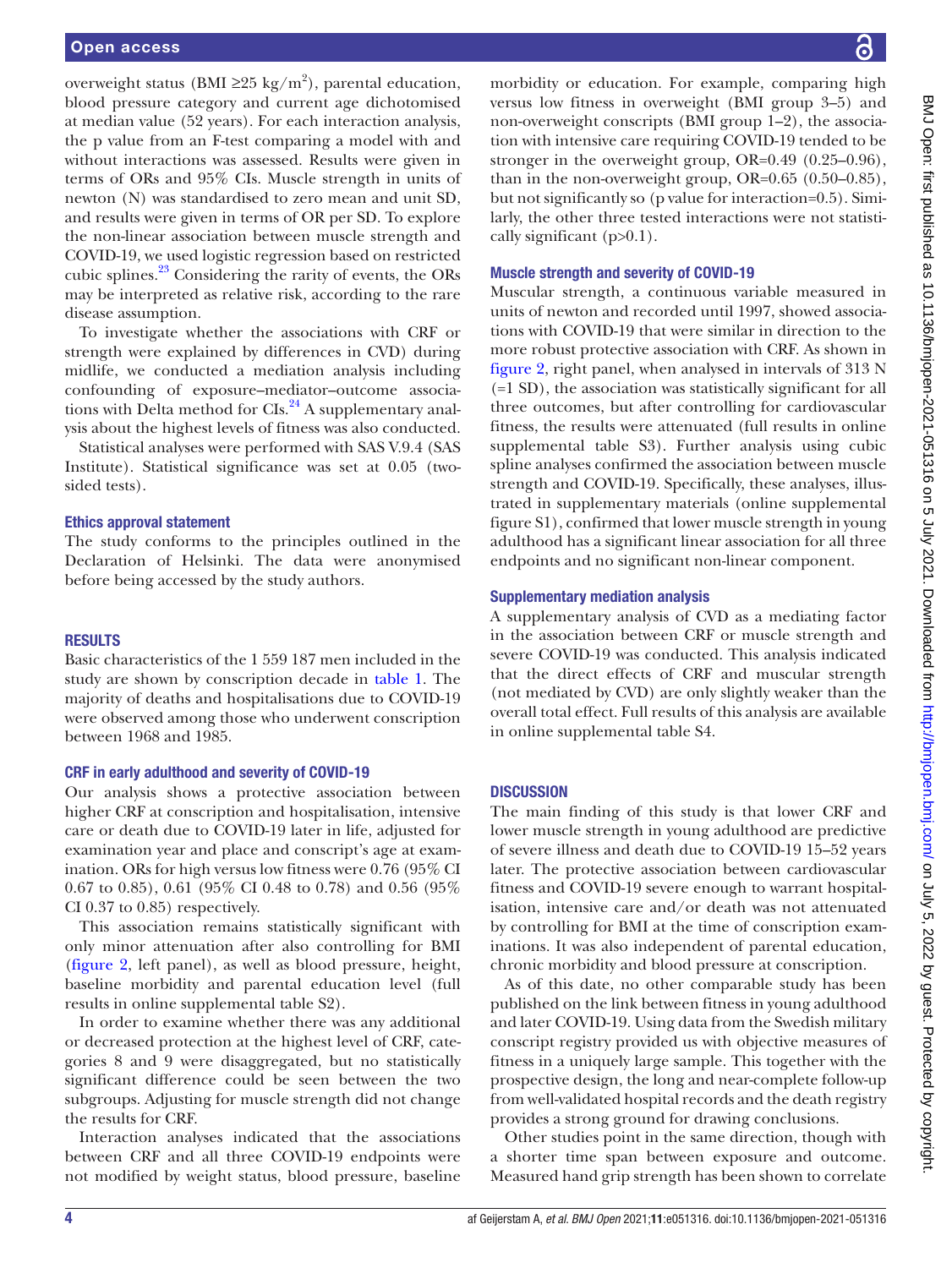<span id="page-4-0"></span>

| <b>Table 1</b> Description of analytical sample by conscription decade |                |                |                |                |                |
|------------------------------------------------------------------------|----------------|----------------|----------------|----------------|----------------|
| <b>Conscription year</b>                                               | 1968-1975      | 1976-1985      | 1986-1995      | 1996-2005      | All decades    |
| $\overline{N}$                                                         | 283 082        | 441 414        | 496 484        | 338 207        | 1 559 187      |
| Age at conscription, mean (SD)                                         | 18.5 (0.65)    | 18.3 (0.82)    | 18.3 (0.76)    | 18.2 (0.58)    | 18.3 (0.73)    |
| Age in 2020, mean (SD)                                                 | 65.9 (1.94)    | 57.5 (2.98)    | 48.0 (3.00)    | 38.3(2.91)     | 51.8 (9.89)    |
| <b>CRF</b>                                                             |                |                |                |                |                |
| n with CRF score                                                       | 248 424        | 380 791        | 358 731        | 155 720        | 1 143 670      |
| CRF low, $n$ $%$                                                       | 89 953 (36.2)  | 135 569 (35.6) | 85 203 (23.8)  | 25 546 (16.4)  | 336 271 (29.4) |
| CRF medium, n (%)                                                      | 84 189 (33.9)  | 127 965 (33.6) | 189 000 (52.7) | 87 343 (56.1)  | 488 497 (42.7) |
| CRF high, n (%)                                                        | 74 286 (29.9)  | 117 257 (30.8) | 84 528 (23.6)  | 42 831 (27.5)  | 318 902 (27.9) |
| <b>Muscle strenght</b>                                                 |                |                |                |                |                |
| n with strength score in newton                                        | 277 150        | 435 323        | 449 188        | n/a            | 1 161 661      |
| Mean score (SD)                                                        | 2 033 (299)    | 2 092 (315)    | 2 140 (315)    | n/a            | 2 096 (313)    |
| <b>BMI</b>                                                             |                |                |                |                |                |
| Mean (SD)                                                              | 21.2(2.6)      | 21.7(2.8)      | 22.0(3.0)      | 22.7(3.6)      | 21.9(3.0)      |
| Overweight and obese, n (%)                                            | 20 481 (1.5)   | 44 265 (2.2)   | 65 268 (3.2)   | 64 943 (5.6)   | 194 957 (3.6)  |
| <b>Height</b>                                                          |                |                |                |                |                |
| Mean cm (SD)                                                           | 178.7 (6.4)    | 179.1 (6.5)    | 179.3 (6.6)    | 179.8 (6.7)    | 179.2 (6.7)    |
| <b>Blood pressure</b>                                                  |                |                |                |                |                |
| Grade 1 hypertension, n (%)                                            | 51 242 (18.1)  | 81 990 (18.6)  | 89 752 (18.5)  | 57 582 (21.4)  | 280 566 (19)   |
| Grade 2 hypertension, n (%)                                            | 2 167 (0.8)    | 3145(0.7)      | 2685(0.6)      | 1614(0.6)      | 9611(0.7)      |
| <b>Baseline morbidity</b>                                              |                |                |                |                |                |
| n with CVD (%)                                                         | 8 0 25 (2.8)   | 10 836 (2.5)   | 13 836 (2.8)   | 4 732 (1.4)    | 37 429 (2.4)   |
| n with diabetes (%)                                                    | 102 (0.04)     | 255 (0.06)     | 321 (0.06)     | 273 (0.08)     | 951 (0.06)     |
| n with kidney disease (%)                                              | 285(0.1)       | 399 (0.09)     | 508(0.1)       | 316 (0.09)     | 1508(0.1)      |
| n with malignant cancer (%)                                            | 71 (0.03)      | 134 (0.03)     | 371 (0.07)     | 231 (0.07)     | 807 (0.05)     |
| n with respiratory disease (%)                                         | 22 760 (8.04)  | 49 808 (11.3)  | 88 904 (17.9)  | 66 155 (19.6)  | 227 627 (14.6) |
| <b>Parental education</b>                                              |                |                |                |                |                |
| Low, n (%)                                                             | 101 918 (52.9) | 141 205 (34.8) | 85 586 (17.5)  | 28 186 (8.4)   | 356 895 (25)   |
| Medium, n (%)                                                          | 77 020 (40)    | 213 050 (52.5) | 309 246 (63.1) | 222 095 (65.8) | 821 411 (57.6) |
| High, n (%)                                                            | 13 787 (7.2)   | 51 660 (12.7)  | 95 589 (19.5)  | 87 069 (25.8)  | 248 105 (17.4) |
| <b>COVID-19 diagnoses</b>                                              |                |                |                |                |                |
| n in hospital due to COVID-19 (%)                                      | 728 (0.26)     | 944 (0.21)     | 674 (0.14)     | 248 (0.07)     | 2 594 (0.17)   |
| n in intensive care due to COVID-19 (%)                                | 195 (0.07)     | 209 (0.05)     | 130 (0.03)     | 25(0.01)       | 559 (0.04)     |
| n dead due to COVID-19 (%)                                             | 117 (0.04)     | 43 (0.01)      | 24 (0.00)      | $\mathbf{0}$   | 184 (0.01)     |

CRF, cardiorespiratory fitness.

with COVID-19 hospitalisations among adults 50 years and older.<sup>[10](#page-6-9)</sup> Also being consistently inactive is strongly associated with increased risk of severe COVID-19.[7](#page-6-4)

A possible mechanism for associations between CRF and severe COVID-19 could be higher cardiovascular morbidity (diagnosed or not) in the years after conscription examination among those with low CRF. Earlier studies using the same data have shown an association between low fitness and higher risk of heart failure, diabetes type 2, stroke, hypertension, ischaemic heart disease and psychiatric disorders.[15 25–28](#page-7-2) In this regard, CRF could also be a marker for a better long-term lifestyle (less smoking, better diet).

Alternatively, there could be a direct anti-inflammatory effect or a modulation of the immune system, either acquired during adolescence and early adulthood and retained during the years leading up to 2020 or continually reinforced by physical activity established earlier in life. $^{29}$  In a subsample of 139 609 individuals, we had access to more recent CRF data collected from a health profiling registry,<sup>30</sup> showing a clear correlation between these estimates of  $VO2_{\text{max}}$  and the fitness categories from conscription, indicating that physical fitness tracks over time.

However, only a minor part of the protective association between CRF and COVID-19 outcome was mediated by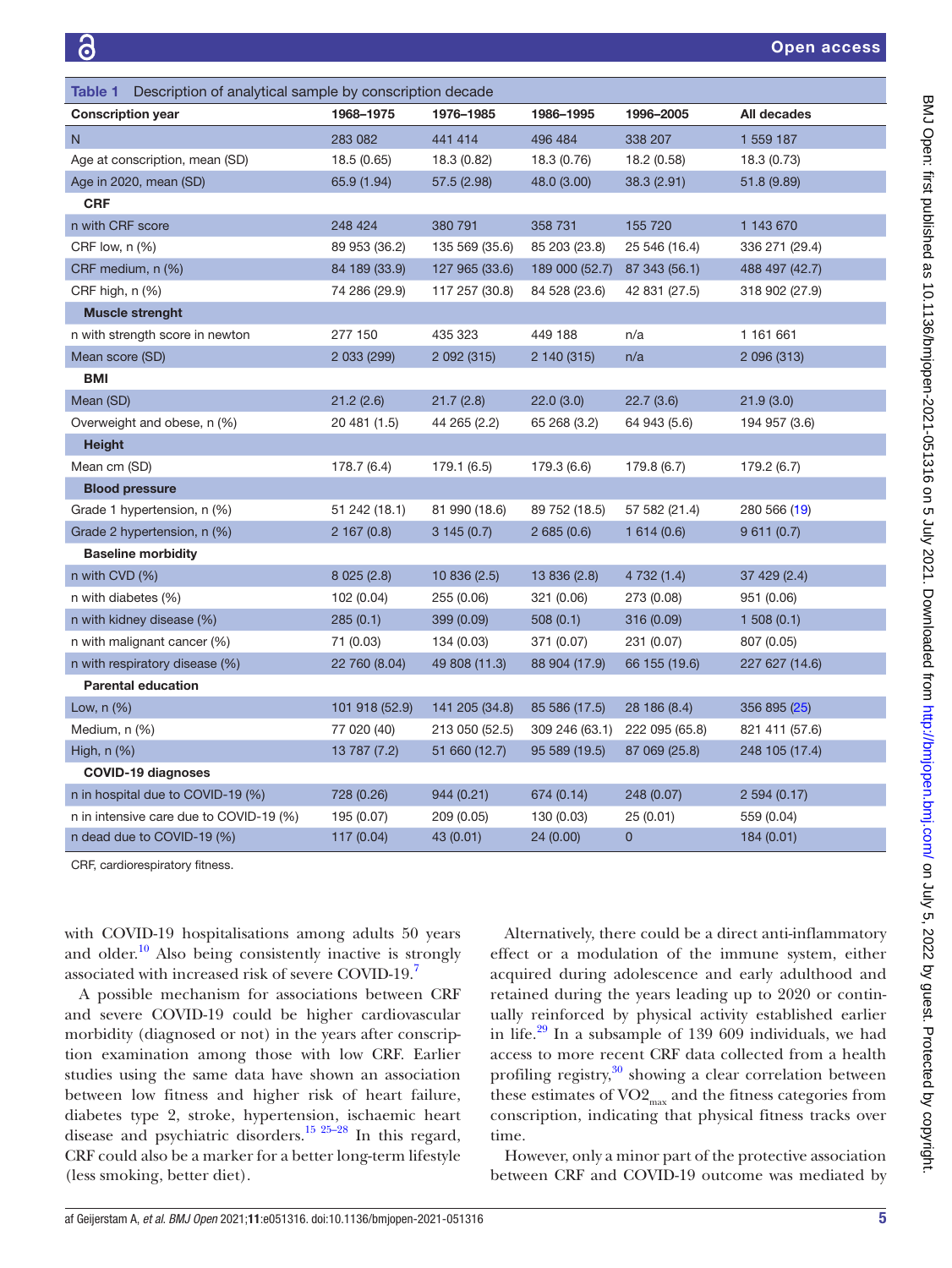

<span id="page-5-0"></span>Figure 2 Association between categories of cardiorespiratory fitness (CRF) and severe COVID-19 (left panel, n=1 143 670, hospitalisations=2006, intensive care=445 and deaths=149) and between muscle strength as a continuous predictor and severe COVID-19 (right panel, or per SD of muscle strength, n=1 161 827, hospitalisations=2252, intensive care=514 and deaths=180). All regression models were made with Firth's bias correction and adjusted for year and place, as well as age and BMI at conscription examination. BMI, body mass index.

protection from CVD in midlife. This points to a genuine effect of physical fitness acting via a modulation of the immune system. Of course, we cannot rule out a genetic predisposition to lower inflammatory levels, in conjunction with genetically higher  $CRF<sup>31</sup>$  $CRF<sup>31</sup>$  $CRF<sup>31</sup>$ 

Despite a number of strengths, the study is not without limitations, including the fact that a large number of Swedish citizens have immigrated as adults and never went through the conscription examination. Immigrants have been over-represented in the Swedish COVID-19 mortality and morbidity statistics with explanations ranging from crowded living conditions, lack of official information and occupations where working from home is not an option. This group has a lower socioeconomic status and higher degree of lifestyle-related risk factors (more obesity, more smoking and more diabetes). Importantly, this group has also lower CRF, potentially contrib-uting to explaining their higher risk.<sup>[32](#page-7-16)</sup>

Moreover, the results from this cohort can only be generalised to men, since the conscription process was not mandatory for women. Other limitations include some protocol changes in strength and CRF measurements over the years. For instance, a rather large number of conscripts are lacking CRF scores, predominantly during the last decade where the lowest scores were not recorded. This makes it difficult to draw conclusions regarding very low CRF levels and could underestimate the adverse association. In contrast to the CRF scores, the muscular strength measurements among the conscripts are normally distributed, and the analysis shows a considerable increase in the odds of developing severe COVID-19 among those at the lowest end of the distribution. When CRF was included in the model, the effect of mus, indicating that CRF is the more important factor.

Height turned out to be independently predictive of hospitalisation with OR 1.014 (1.006–1.021) per cm (95% CI, basic model adjusted for BMI), with a possible explanation being the association between height and venous thromboembolism.[33](#page-7-17)

A related concern is the current age range of the cohort (32–70 years in 2020). All reported findings were adjusted for exact age at conscription and year of conscription examination and thus indirectly for age in 2020. To further illustrate this point, we repeated the analysis after stratification at median current age (52 years) and found only minor differences between the age groups. This underscores that protective associations of higher fitness are observed independent of cohort differences in current age or length of follow-up.

The present study has clear clinical implications. Physical fitness is a (largely) modifiable exposure and is therefore an important preventive measure both affecting later CVD and, as this study shows, severe COVID-19. The obvious public health implications ought to be to further strengthen efforts concerning fitness in the young and presumably through the life course. Anecdotal stories about severely sick athletes during 2020 (the first patient in intensive care in Italy was a marathon runner) raised the question if extremely physically fit individuals had a higher risk of severe COVID-19 but no statistically significant difference could be seen between those of very high CRF (score 9) and those with moderately-high (score 8), although the power of this analysis was low.

Looking towards the future, there are also the indirect effects of the pandemic and subsequent lockdowns on physical activity behaviours. In Sweden, a country with relatively few restrictions during the pandemic, only small changes in lifestyle habits have been shown so  $far<sup>34</sup>$  $far<sup>34</sup>$  $far<sup>34</sup>$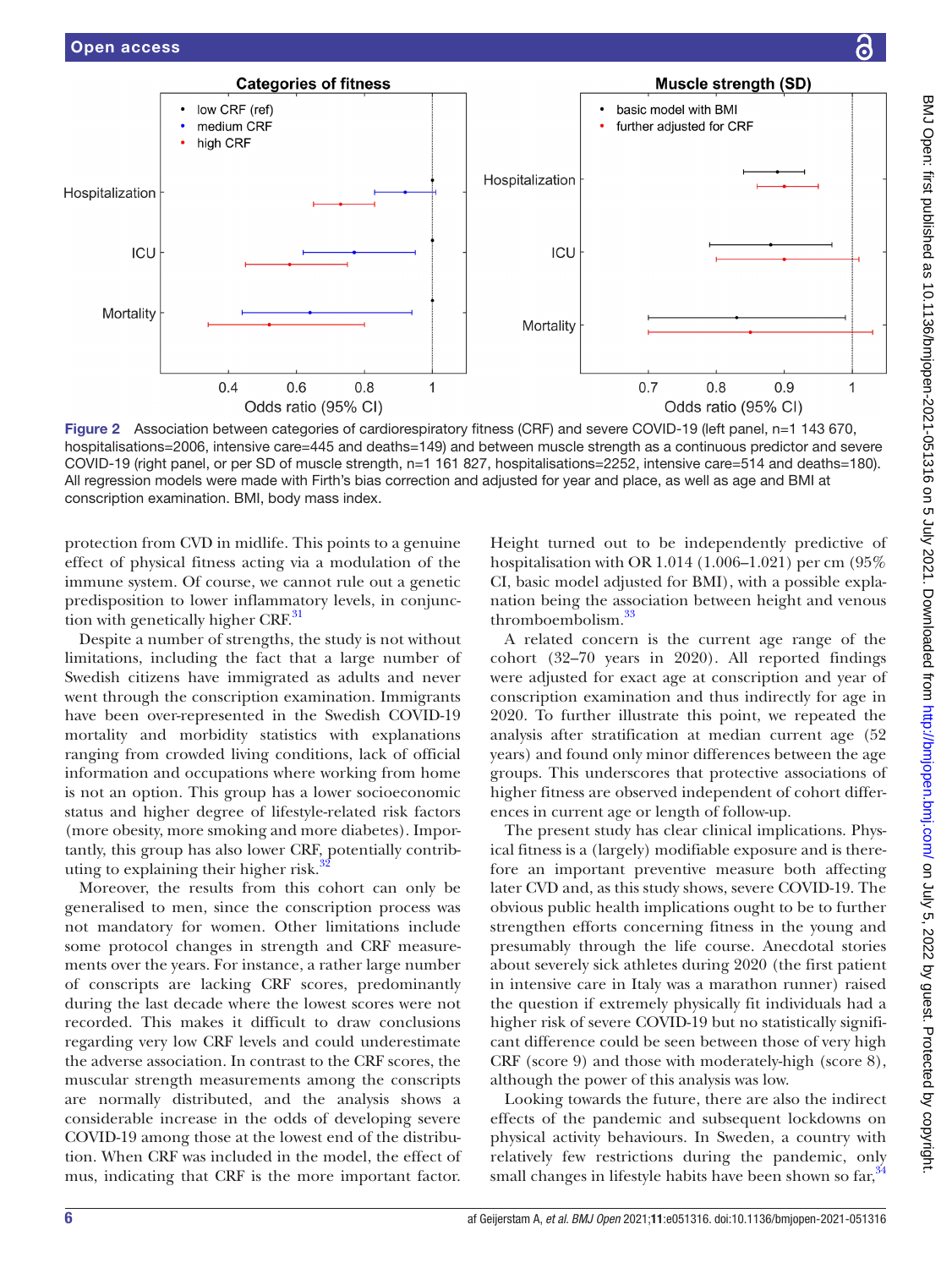even though the amount of time sitting down is similar to other study settings.<sup>35</sup> 36

Considering the fact that women seem to run lower risk for severe COVID-19, $37$  it is unfortunate not to be able to compare the protective effects of CRF in women and men. Using other sources of data such as the Swedish medical birth register, this might be done in a future study. Finally, although we found the results for CRF were generally robust and unaffected by adjusting for covariates such as BMI, we cannot exclude the possibility of residual confounding by unmeasured factors. This includes later exposures and comorbidities occurring between conscription and 2020.

#### **CONCLUSION**

There is growing evidence of the importance of CRF on morbidity later in life, $30$  whereas this study shows fitness at a young age may influence the severity level of COVID-19 many years later. In the near future, updates of the COVID-19 data will make it possible to understand these effects in more detail but are unlikely to reverse the results.

The findings of the present study reinforce the need to promote regular physical activity early in life to increase the general CRF and muscular strength of the population to decrease the risk of future cardiovascular events and other conditions and to offer protection against potential consequences of future viral pandemics.

#### Author affiliations

- <sup>1</sup>School of Public Health and Community Medicine, Institute of Medicine, University of Gothenburg Sahlgrenska Academy, Goteborg, Sweden
- <sup>2</sup>Department of Molecular and Clinical Medicine, University of Gothenburg Sahlgrenska Academy, Goteborg, Sweden
- <sup>3</sup>Center for Health and Performance, University of Gothenburg, Goteborg, Västra Götaland, Sweden
- 4 Department of Infectious Diseases, Institute of Biomedicine, University of Gothenburg Sahlgrenska Academy, Goteborg, Sweden
- <sup>5</sup>Section for Clinical Neuroscience, Institute of Neuroscience and Physiology,
- University of Gothenburg Sahlgrenska Academy, Goteborg, Sweden
- 6 Sahlgrenska University Hospital, Goteborg, Sweden
- <sup>7</sup> Regionhälsan, Region Västra Götaland, Göteborg, Sweden

#### Twitter Agnes af Geijerstam [@agnesafg](https://twitter.com/agnesafg)

Contributors LL and MÅ initiated the project. AaG and KM performed all statistical analyses. AaG had main responsibility for writing the article. MB, JR, JN, MA and AR all made substantial contributions to the interpretation of the analyses, the structure and content of the manuscript and have read and approved of the final draft. All authors have agreed to be accountable for all aspects of the work.

Funding This work was supported by the EpiLife-Teens Research Program (FORMAS2012-00038), the Swedish ALF-agreement (ALFGBG-720201) and the Swedish Research Council (02508, VRREG 2019-00193, 2020-05792).

Disclaimer The funding sources had no role in study design, collection, analysis and interpretation of data, the writing of the report, or the decision to submit the article for publication.

Competing interests None declared.

#### Patient consent for publication Not required.

Ethics approval The Ethics Committee of the University of Gothenburg and Confidentiality Clearance at Statistics Sweden approved the study (EPN Reference numbers EPN 462–14 and 567–15; T174-15, T653-17, T196-17, T 2020–01325,

T 2020–02420). The requirement for informed consent was waived by the Ethics Committee of the University of Gothenburg for secondary analysis of existing data.

Provenance and peer review Not commissioned; externally peer reviewed.

Data availability statement Data may be obtained from a third party and are not publicly available. The data used in this study is available on request from the Swedish National Board of Health and Welfare, the Swedish intensive care registry and Statistics Sweden.

Supplemental material This content has been supplied by the author(s). It has not been vetted by BMJ Publishing Group Limited (BMJ) and may not have been peer-reviewed. Any opinions or recommendations discussed are solely those of the author(s) and are not endorsed by BMJ. BMJ disclaims all liability and responsibility arising from any reliance placed on the content. Where the content includes any translated material, BMJ does not warrant the accuracy and reliability of the translations (including but not limited to local regulations, clinical guidelines, terminology, drug names and drug dosages), and is not responsible for any error and/or omissions arising from translation and adaptation or otherwise.

Open access This is an open access article distributed in accordance with the Creative Commons Attribution 4.0 Unported (CC BY 4.0) license, which permits others to copy, redistribute, remix, transform and build upon this work for any purpose, provided the original work is properly cited, a link to the licence is given, and indication of whether changes were made. See: [https://creativecommons.org/](https://creativecommons.org/licenses/by/4.0/) [licenses/by/4.0/](https://creativecommons.org/licenses/by/4.0/).

#### ORCID iDs

Agnes af Geijerstam<http://orcid.org/0000-0002-0897-6548> Jenny Nyberg<http://orcid.org/0000-0002-4336-3886>

#### **REFERENCES**

- <span id="page-6-0"></span>1 Clark A, Jit M, Warren-Gash C, *et al*. Global, regional, and national estimates of the population at increased risk of severe COVID-19 due to underlying health conditions in 2020: a modelling study. *[Lancet](http://dx.doi.org/10.1016/S2214-109X(20)30264-3)  [Glob Health](http://dx.doi.org/10.1016/S2214-109X(20)30264-3)* 2020;8:e1003–17.
- <span id="page-6-7"></span>2 Hamer M, Gale CR, Kivimäki M, *et al*. Overweight, obesity, and risk of hospitalization for COVID-19: a community-based cohort study of adults in the United Kingdom. *[Proc Natl Acad Sci U S A](http://dx.doi.org/10.1073/pnas.2011086117)* 2020;117:21011–3.
- 3 O'Driscoll M, Ribeiro Dos Santos G, Wang L, *et al*. Age-Specific mortality and immunity patterns of SARS-CoV-2. *[Nature](http://dx.doi.org/10.1038/s41586-020-2918-0)* 2021;590:140–5.
- <span id="page-6-1"></span>4 Ross R, Blair S, Arena R. American heart association physical activity Committee of the Council on lifestyle and cardiometabolic health; Council on clinical cardiology; Council on epidemiology and prevention; Council on cardiovascular and stroke nursing; Council on functional genomics and translational biology; stroke Council. Importance of assessing cardiorespiratory fitness in clinical practice: a case for fitness as a clinical vital sign: a scientific statement from the American heart association. *Circulation* 2016;134:e653–99.
- <span id="page-6-2"></span>5 Zbinden-Foncea H, Francaux M, Deldicque L, *et al*. Does high cardiorespiratory fitness confer some protection against proinflammatory responses after infection by SARS-CoV-2? *[Obesity](http://dx.doi.org/10.1002/oby.22849)* 2020;28:1378–81.
- <span id="page-6-3"></span>6 Yates T, Razieh C, Zaccardi F, *et al*. Obesity, walking PACE and risk of severe COVID-19 and mortality: analysis of UK Biobank. *[Int J](http://dx.doi.org/10.1038/s41366-021-00771-z)  [Obes](http://dx.doi.org/10.1038/s41366-021-00771-z)* 2021;45:1155–9.
- <span id="page-6-4"></span>7 Sallis R, Young DR, Tartof SY, *et al*. Physical inactivity is associated with a higher risk for severe COVID-19 outcomes: a study in 48 440 adult patients. *[Br J Sports Med](http://dx.doi.org/10.1136/bjsports-2021-104080)* 2021. doi:10.1136/ bjsports-2021-104080. [Epub ahead of print: 13 Apr 2021].
- <span id="page-6-8"></span>8 Salgado-Aranda R, Pérez-Castellano N, Núñez-Gil I, *et al*. Influence of baseline physical activity as a modifying factor on COVID-19 mortality: a single-center, retrospective study. *[Infect Dis Ther](http://dx.doi.org/10.1007/s40121-021-00418-6)* 2021;10:801–14.
- <span id="page-6-5"></span>9 In, Brawner CA, Ehrman JK, Bole S, *et al*. Inverse relationship of maximal exercise capacity to hospitalization secondary to coronavirus disease 2019. *[Mayo Clin Proc](http://dx.doi.org/10.1016/j.mayocp.2020.10.003)* 2021;96:32–9.
- <span id="page-6-9"></span>10 Cheval B, Sieber S, Maltagliati S. Muscle strength is associated with COVID-19 hospitalization in adults 50 years of age and older. *MedRxiv* 2021.
- <span id="page-6-6"></span>11 Aberg MAI, Pedersen NL, Torén K, *et al*. Cardiovascular fitness is associated with cognition in young adulthood. *[Proc Natl Acad Sci U](http://dx.doi.org/10.1073/pnas.0905307106)  [S A](http://dx.doi.org/10.1073/pnas.0905307106)* 2009;106:20906–11.
- 12 Gao M, Piernas C, Astbury NM. Associations between body-mass index and COVID-19 severity in 6· 9 million people in England: a